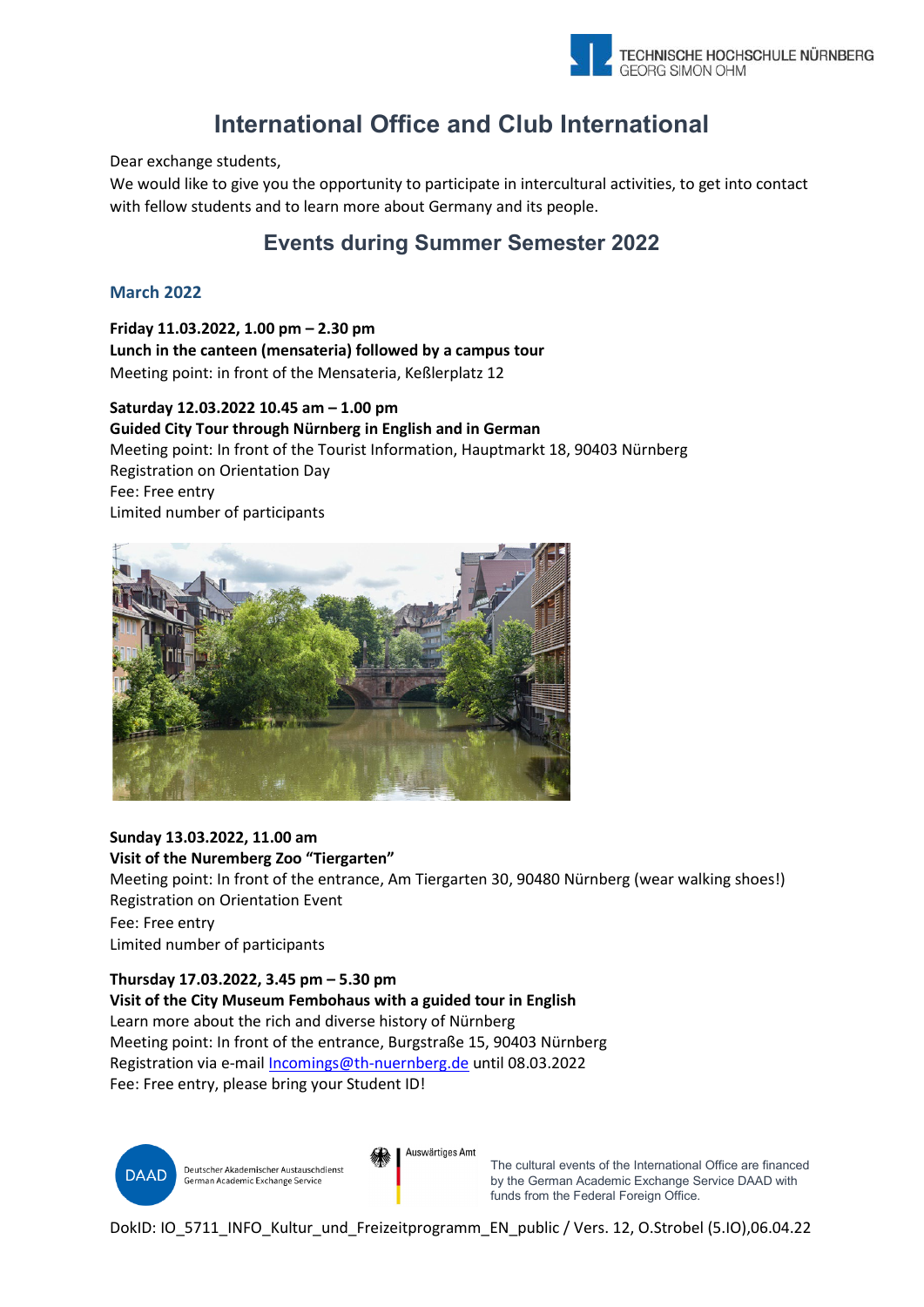

## **Saturday 19.03.2022, 3.00 pm**

**Walk through the old town of Fürth in English:** relaxed, light and accompanied by nice stories Meeting point: In the courtyard of the cultural forum, Würzburger Str. 2, Fürth Registration via e-mail [Incomings@th-nuernberg.de](mailto:Incomings@th-nuernberg.de) until 08.03.2022 Fee: Free of charge

## **Thursday 24.03.2022, 3.00 pm Tour of the TH Nürnberg library**

Meeting point: Entrance area of the library, Keßlerplatz 12, 90489 Nürnberg Registration via e-mail [Incomings@th-nuernberg.de](mailto:Incomings@th-nuernberg.de) until 21.03.2022

## **April 2022**

## **Wednesday 07.04.2022, 7.00 pm – 9.00 pm Language Tandem Event**

Language Tandem is a perfect opportunity to find a tandem with whom you can improve your skills in a foreign language.

Information[: Services and activities for international](https://www.th-nuernberg.de/en/international/international-students-and-prospective-students/services-and-activities-for-international-students/)  [students – Technische Hochschule Nürnberg Georg](https://www.th-nuernberg.de/en/international/international-students-and-prospective-students/services-and-activities-for-international-students/)  [Simon Ohm \(th-nuernberg.de\)](https://www.th-nuernberg.de/en/international/international-students-and-prospective-students/services-and-activities-for-international-students/)  $\rightarrow$  Language tandem Invitation to the event will be sent via e-mail.

#### **Saturday 30.04.2022**

**Bike tour** from **Nürnberg to** the neighbouring town of **Fürth** Details will be communicated via e-mail.



## **May 2022**

## **Saturday 14.05.2022**

#### **Day trip to Würzburg**

Meeting point: In front of the Nürnberg train station, Travel to Würzburg by train Registration via e-mail [incomings@th-nuernberg.de](mailto:incomings@th-nuernberg.de) until 02.05.2022 Fee and departure time will be announced via e-mail in April.

#### **Wednesday 20.05.2022, 7.00 pm Cultural Night**

A cultural event organized by exchange students who will present their home country with information, entertainment and music. The exact cultural topic will be announced via e-mail.

## **June 2022**

**Thursday 23.06.2022, 6.00 pm International Summer Picnic** Details will be communicated via e-mail.



Auswärtiges Amt

The cultural events of the International Office are financed by the German Academic Exchange Service DAAD with funds from the Federal Foreign Office.

DokID: IO 5711 INFO Kultur und Freizeitprogramm\_EN\_public / Vers. 12, O.Strobel (5.IO),06.04.22